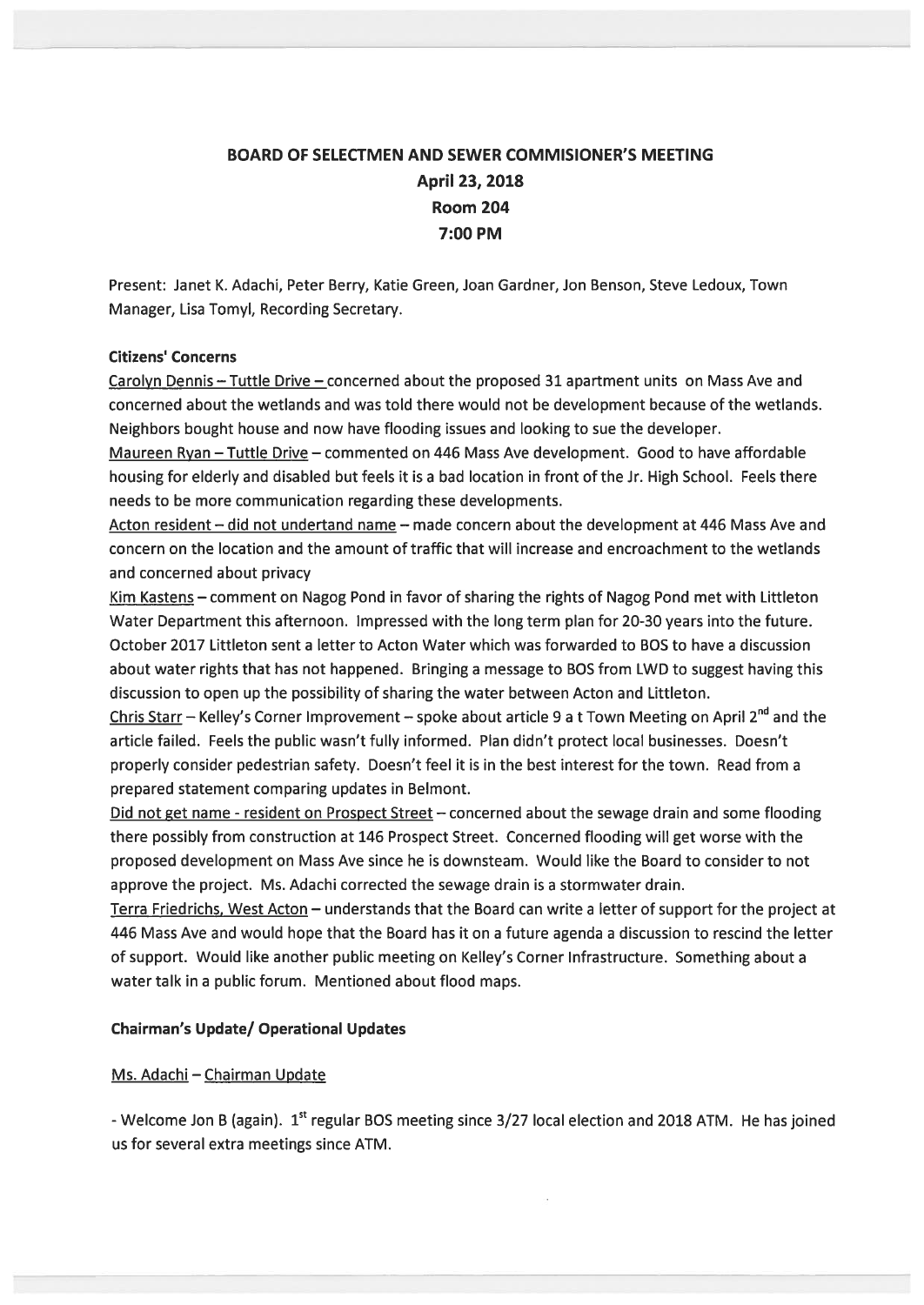Town Manager search: BOS interviewed 4 excellent finalist candidates for the Town's next Town Manager on Sat, 4/7 and on Mon, 4/9 voted unanimously to offer the position to John Mangiaratti, currently Deputy Town Manager in Andover, previously Deputy Town Manager in Westford, where he started out in GIS and overlapped with Steve Ledoux who was Westford Town Manager at the time and whom he will be succeeding. Detailed background check and employment agreemen<sup>t</sup> negotiations ongoing. BOS is delighted. Thanks again to TMSC whose 8-month effort resulted in the 4 finalists.

Patriots Day, Mon, 4/16: Cold, rainy, temp in 30s, Concord cancelled battle reenactment and parade. But Acton Minutemen, led by Captain Steve Crosby marched, swathed in ponchos and carrying muskets in special plastic sleeves. And in being so intrepid, they helped to make <sup>a</sup> dream come true, through the Make-A-Wish-Foundation for 14-year-old John McConnell of Anchorage, who has muscular dystrophy and traveled with his parents to join the march from Barretts Mill Farm in Concord to North Bridge where there was <sup>a</sup> special reenactment for John's benefit involving Acton, Stow, Sudbury and Lexington Minutemen companies plus two British regiments. A grea<sup>t</sup> illustration of reaching across the aisle: any change Congress will take heed?

Acton Cleanup Week, Sat, 4/21 - Sun, 4/29. Go to actoncleanup.info to sign up for a street section and ge<sup>t</sup> more info about where to ge<sup>t</sup> bags, leave full bags.

ABCC annual film series starting Fri, 4/27 for 3 more Fridays at 7:00 pm, Rm 204. Free admission:

4/27: Short films by MA filmmakers, including students in the various film schools.

5/4: "Tampopo" (Japanese "noodle western" comedy, featuring widow and ramen noodle-shop)

5/11: "Chocolat" (UK film, set in France: featuring woman, her daughter and their chocolate shop in small French village)

5/18: "Yellow Submarine" (British animated feature,  $50<sup>th</sup>$  anniversary)

AA-LWV speaker series, Role of the Press in Our Democracy, continues next Weds, 5/2, and Tues, 5/8, 7:00 pm, Blanchard Library, Boxborough:

5/2: Dorothy Kramer, professional librarian, will provide her perspective on issues such as fake news, net neutrality and how to provide the tools for informed consumers and purveyors of news.

5/8: Dan Kennedy, Northeastern journalist prof. and longstanding regular on WGBH's Greater Beat the Press.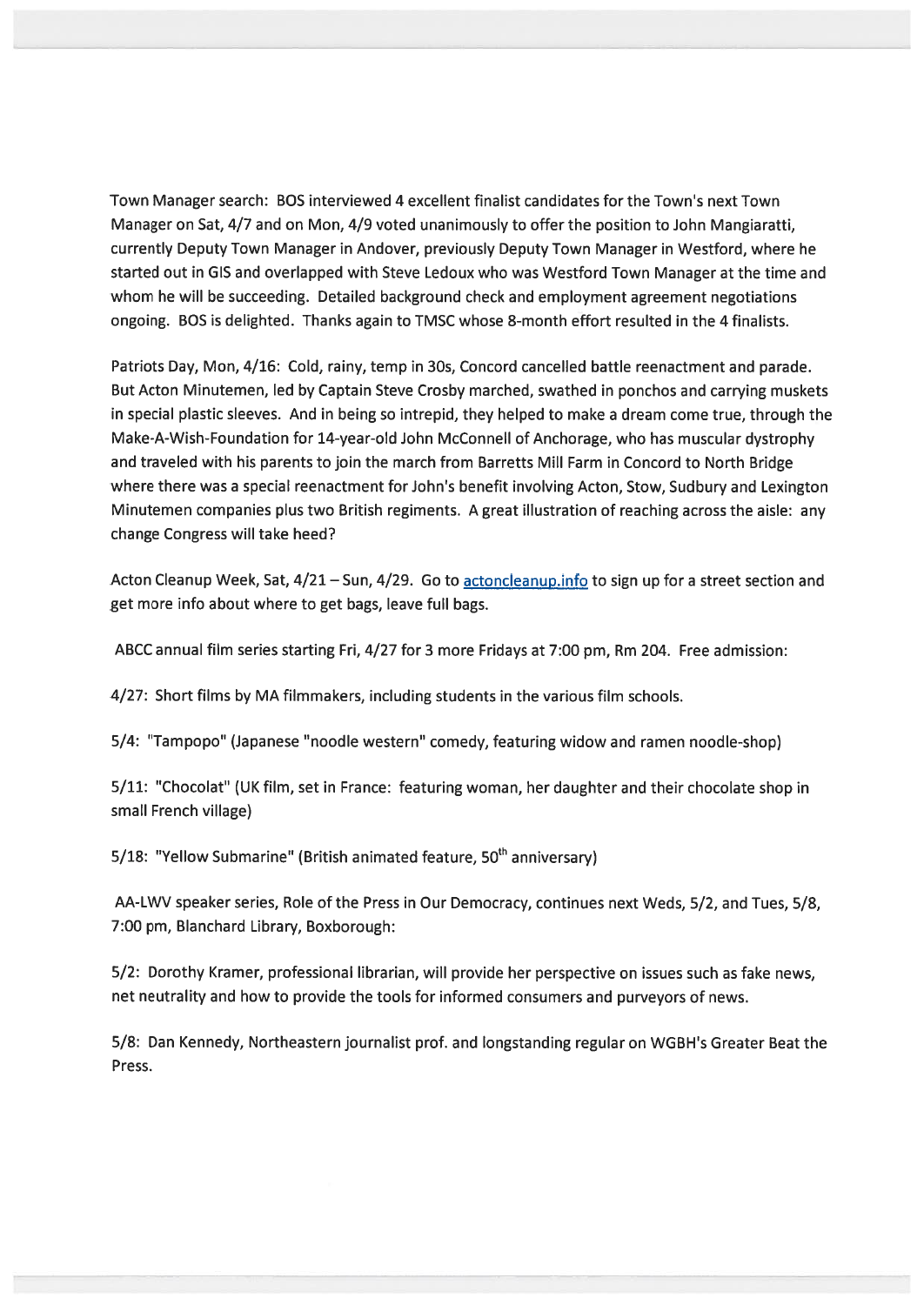Next meetings: BOS reopened hearing on Nagog Pond Water Treatment Plant, Thurs, 4/26, 7:00 pm, Room 204, to consider proposed changes to BOS's 3/2017 decision—different from the one for which BOS held reopened hearing in 11/2017.

Mr. Ledoux — no repor<sup>t</sup>

#### Public Hearings

Request for Pole Installation, Eversource  $-$  Ms. Adachi read the public hearing notice. Representing Eversource is Chris Cosby. Ms. Green moves to approve the reques<sup>t</sup> for pole installation on Martin Street, Ms. Gardner seconded. All Ayes.

#### Selectmen Business

## Board Reorganization

Ms. Adachi moves to nominate Ms. Green as Chair

Ms. Green nominates Ms. Gardner as Vice Chair and Jon Benson as Clerk

Volunteer Recognition Award

Mr. Berry briefed the Board about the May  $11<sup>th</sup>$  reception. Janet feels that not only notifying the recipients but also the Chair of committees they are nominated from.

Cable Licensing Renewal Negotiations, Cable Advisory Committee

Oleg Volesky — working on cable licensing negotiations both Verizon and Comcast. Committee recommends to retain and attorney to William H. Solomon to retain his services. He has been involved in previous licensing, so involved with town in the past. Get on board early will help build strategy. TM reached out to negotiate terms of his services.

Mr. Ledoux stated that he emailed him this AM and Mr. Solomon had been on vacation — reason for lack of response. He is available and looking forward for working with the town on the contract negotiations.

Terra Friedrichs — mentioned she was on the Board when we had the last negotiation and deemed best in the state.

Ms. Adachi moves to retain the service of William H. Solomon for cable licensing renewal negotiations, Ms. Gardner seconds, all ayes.

Application for Housing Choice Designation Under the Governor's Housing Choice Initiative

Ms. Adachi mentioned that the BOS received an inquiry about the Governor's Legislative proposa<sup>l</sup> — this is <sup>a</sup> program the Governor is setting up to regar<sup>d</sup> communities with sustainable housing. Acton is already doing what this program is intensifying and should apply to ge<sup>t</sup> gran<sup>t</sup> money for something the town is already doing.

Terra Friedrichs— mentioned about <sup>a</sup> letter from the Governor's office — the bill specifically says <sup>a</sup> housing designation — feels that it (the town) is heading towards <sup>a</sup> "smart growth target". Feels the Board should reconsider sending in the application right away and needs to have more discussion regarding potential buildups and increase on water demand.

Danny Factor, Davis Road - clarified that the "we" Terra was referring to is regarding Green Acton Land Use Committee — feels it is premature to go forward to ask for this designation. Feels that is should be tabled until to see what bills are passed through.

Kim Kastens, Pope Road – attend to the work the WRAC is doing for the future water needs for the town.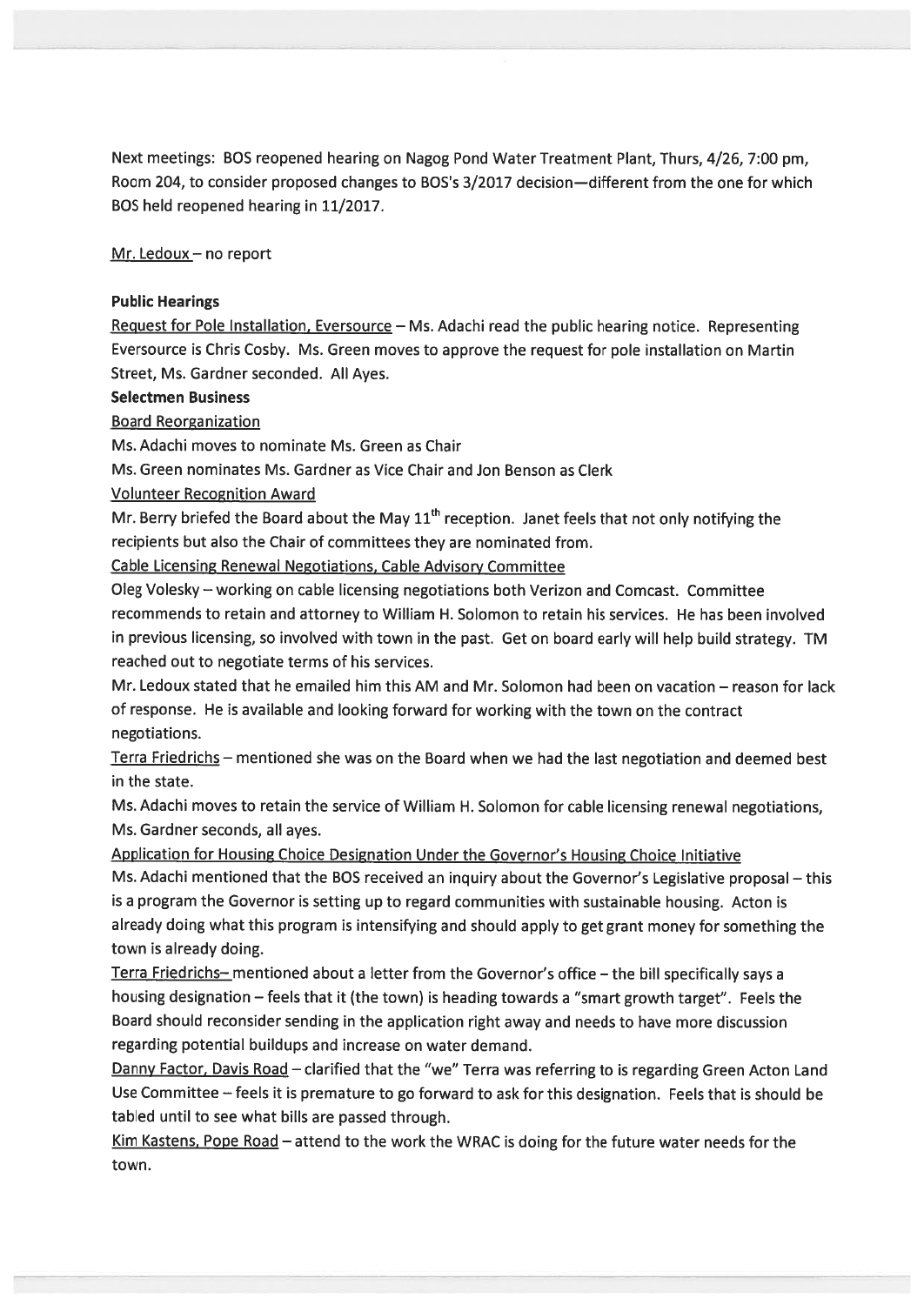Gerry Lee, Tuttle Drive - wants to know how the Board knows what the town wants for a high development town.

Terra Friedrichs, West Acton — corrected her definition of housing crisis. Deed restriction — "we" are currently looking for <sup>a</sup> proposal from something.

Ms. Gardner commented that the application is due April  $30<sup>th</sup>$  and we don't know about the bill yet. Ms. Green explained that it is <sup>a</sup> complete separate application and program.

Ms. Adachi moves to approve the application for Housing Choice Designation under the Governor's Housing Choice initiative, Mr. Berry seconds. All Ayes.

#### Recreational Mariiuana Ballot Question and Host Agreement with Mass Wellspring

Ms. Adachi gave an overview regarding the potential ballot question and allowing recreational marijuana sales in Acton. Ms. Adachi included Concord's warrant questions from their town meeting which did pass <sup>a</sup> ban on recreational marijuana. The Board has the option of banning all recreational marijuana, restrict the amount of establishments below 20% (maximum of 2). Ms. Pickering Cook presented the Board with what rights and restrictions Mass Wellspring has. Received provisional licenses as <sup>a</sup> RMD, and now perusing <sup>a</sup> recreational marijuana licensing. The laws pertaining to this is not incredibly clear. A moratorium would apply to <sup>a</sup> RMD converting to include adult use recreational sales.

Ms. Gardner the HCA position Mass Wellspring to convert to adult use establishment — yes (Ms. Pickering Cook)

Mr. Benson - safe to say with the moratorium in place until the end of the year (the Board should) take no action on the HCA; Ms. Pickering Cook confirmed that there is no law on regulation or guidance on the length of signing the agreemen<sup>t</sup>

Mr. Benson suggested that the Board take no action on the agreemen<sup>t</sup> and favor going to the <sup>2</sup> step process for the ban with exception of medical marijuana

Mr. Berry would lean to putting <sup>a</sup> ballot on November elections (of <sup>a</sup> ban) and then have <sup>a</sup> special town meeting for <sup>a</sup> vote.

Ms. Adachi mentioned that the Concord has <sup>a</sup> map at their Town Meeting that showed the potential locations where adult use sales could take <sup>p</sup>lace, also perhaps in the HCA some restrictions added into it. Ms. Green is inclined having <sup>a</sup> ban on the November ballot, but have some backup options for Town Meeting. Suggests Janet work with Planning about backup options. No need to move forward with the HCA until we hold November elections.

Mr. Ledoux mentioned that it is <sup>a</sup> federal election, so early voting kicks in, so could be an item for early voting.

Bill Beebee  $-$  interesting briefing about the drug problem in Acton.

Angie  $Ts_0$  – thanks for putting hold on HCA and what the timeline is. Ms. Green explained the timeline to have the language by September for the ballot and Town Meeting, including alternative warrant articles.

Dr. Stefanie Lipton - made statements regarding the choice in Massachusetts and twice the vote passed in Acton for medical and recreational marijuana. Feels as though there is <sup>a</sup> small population of residents that are pushing for <sup>a</sup> ban on recreational marijuana. Mentioned that Concord did vote to not allow recreational marijuana for retail.

Anping Lui — brought up the result of the vote in April